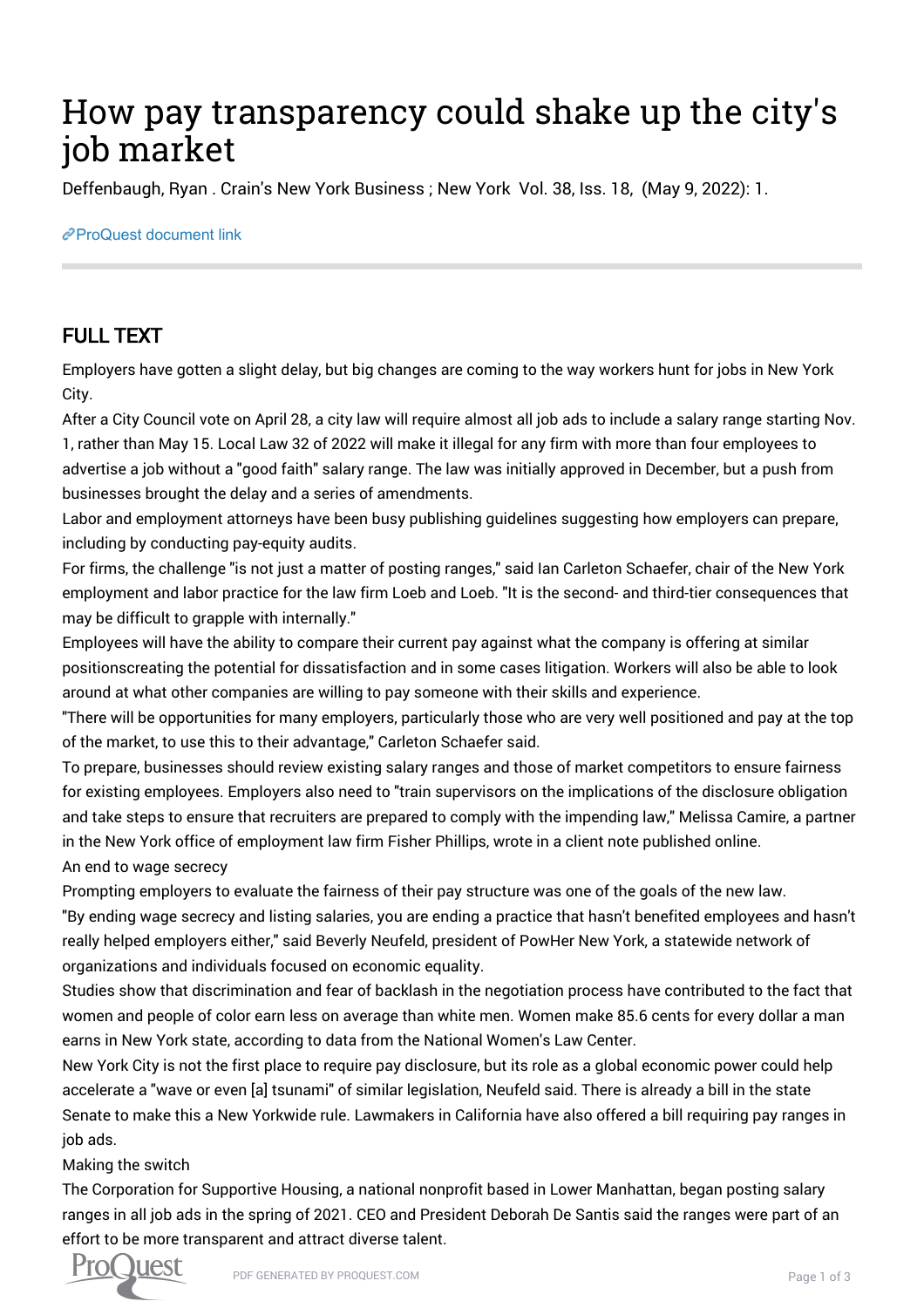But listing salaries wasn't as simple as punching numbers into a job ad. CSH has employees across several cities, and its pay policies can vary by geography. To ensure its listed pay ranges are fair and easy to understand, the nonprofit regularly performs a pay-equity audit and benchmarks its pay against that of competitors.

The purpose of the audit is to assess "that the person we are bringing on has an equitable salary and whether there are people in the role currently [whose pay is] no longer equitable," De Santis explained.

CSH's job ads include specific ranges and context around how to understand the information. For instance, a community investment officer position in New York lists an expected salary between \$100,000 and \$140,000, although a senior-level candidate could expect between \$115,000 and \$160,000.

The ad notes that "it is uncommon for salaries to fall above the midpoint at the time of hire."

"We negotiate actual salaries with final candidates based on their exact location, experience in similar roles and expertise related to the qualifications," it added.

De Santis said the policy has helped with recruitment as the nonprofit seeks to grow its headcount from about 150 to 185.

"We are getting these high-quality candidates and a very diverse candidate pool," De Santis said. "I have to believe this has only helped."

In January, between 25% and 30% of all job listings on LinkedIn included salary information, up about 50% from the same month in 2021, according to data the company provided earlier this year. LinkedIn did not immediately return a request for updated data.

The City Council itself did not have any salary ranges included in the 20 or so open positions posted on its website as of last Monday. A representative said the council expects to add ranges soon.

Recent job ads from the city's two largest private employers, Northwell Health and JPMorgan Chase, typically did not include any salary information, Crain's found.

JPMorgan declined to comment. Maxine Carrington, senior vice president and chief people officer at Northwell Health, said the health system started reviewing its pay and career advertisements before the pandemic. Northwell "contemplated the advertisement of pay ranges at some point, so we would have gotten there in the absence of pay transparency laws," Carrington said in an email.

What's next

To officially push back the law's start date, the amended bill the council approved needs a signature from Mayor Eric Adams. Alternatively, he could opt not to sign it and let it lapse into law after 30 daysan option mayors commonly choose for bills passed by the City Council. The press office for the mayor did not return emails asking whether Adams planned to sign the bill.

## DETAILS

| Subject:                       | Councils; Employees; Law firms; Employment; Labor law; Employers; Cities;<br><b>Nonprofit organizations; Wages &amp;salaries</b>                  |
|--------------------------------|---------------------------------------------------------------------------------------------------------------------------------------------------|
| <b>Business indexing term:</b> | Subject: Employees Law firms Employment Labor law Employers Wages & salaries;<br>Corporation: LinkedIn Corp; Industry: 54111 : Offices of Lawyers |
| Location:                      | United States--US; New York; New York City New York                                                                                               |
| <b>Company / organization:</b> | Name: Northwell Health; NAICS: 622110; Name: LinkedIn Corp; NAICS: 518210                                                                         |
| <b>Classification:</b>         | 54111: Offices of Lawyers                                                                                                                         |
| <b>Publication title:</b>      | Crain's New York Business; New York                                                                                                               |